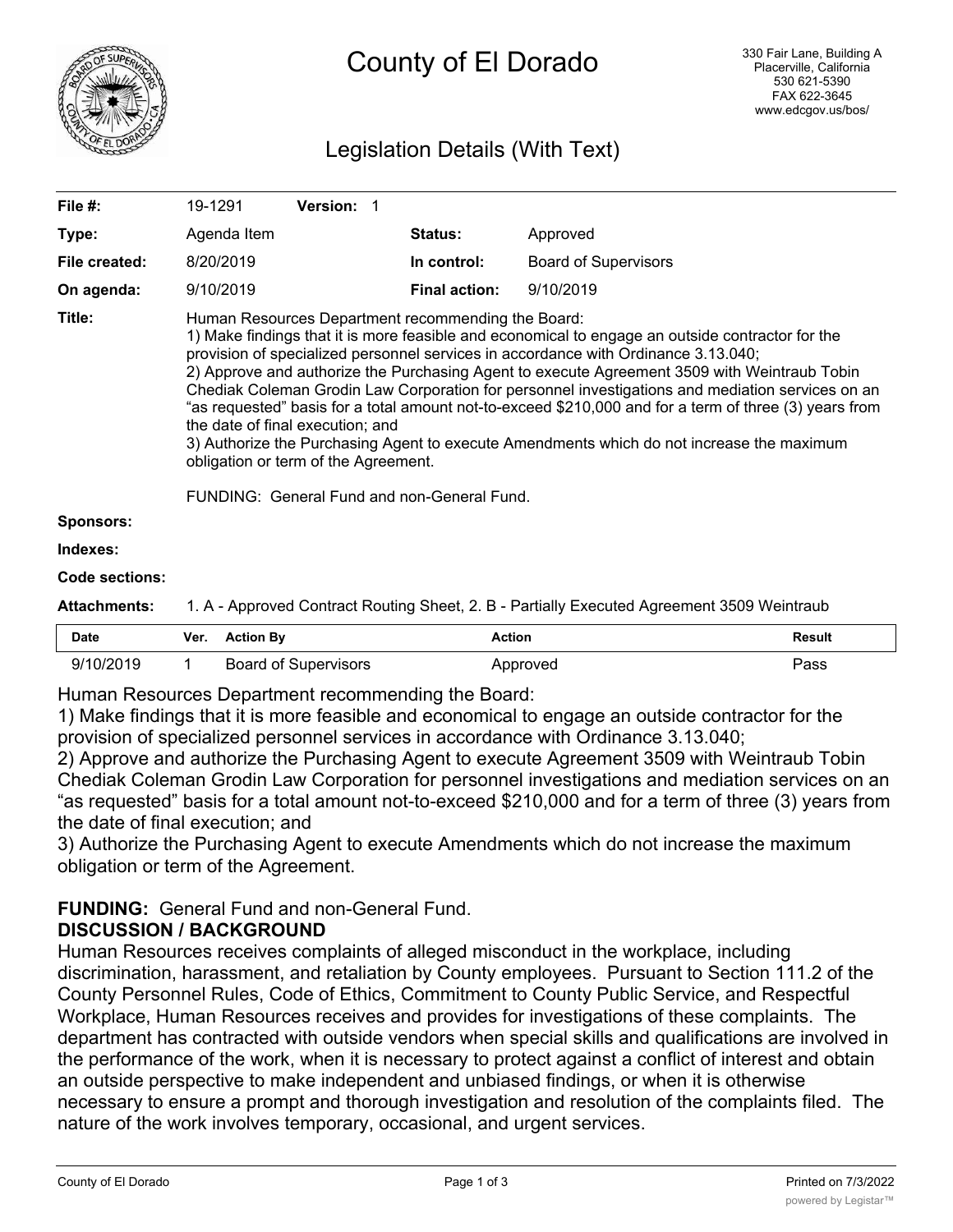Currently, the County has only one contract for as-needed investigation and mediation services.

#### Selection Process

In April 2018, at the request of Human Resources, the Procurement and Contracts Division of the Chief Administrative Office issued a Request for Qualifications (RFQ) with rates for Investigation and Mediation Services. Ten (10) responses were received and considered qualified. Human Resources evaluated the responses and selected six (6) respondents to be placed on a short list. One of the six respondents placed on the list is Weintraub Tobin Chediak Coleman Grodin Law Corporation. The RFQ process was conducted in accordance with County Policy C-17.

The agreement with Weintraub Tobin Chediak Coleman Grodin Law Corporation is the second of these agreements to come before the Board. In order to ensure that Human Resources has a wide variety of vendors with different areas of specialty, the department will be bringing forward contracts with the remaining four (4) selected respondents for Board review and approval.

#### **ALTERNATIVES**

The Board could choose to not approve this contract and instead allocate additional personnel and funding for the hiring and development of additional internal workplace investigators and mediators. However, given the sporadic nature of complaints and the need for sufficient availability of external investigators and mediators when subject matter expertise, conflicts of interest, or potential litigation issues arise, this alternative is not recommended.

#### **PRIOR BOARD ACTION**

8/14/2018 18-1163 - Approved agreement with first contractor for personnel investigations and mediation services

#### **OTHER DEPARTMENT / AGENCY INVOLVEMENT**

Procurement and Contracts, County Counsel, and Risk Management

#### **CAO RECOMMENDATION / COMMENTS**

It is recommended that the Board approve this item.

#### **FINANCIAL IMPACT**

Pursuant to prior approval by the Board of Supervisors, Human Resources is continuing the practice of obtaining reimbursement for costs associated with investigations from the department in which the complaint is filed; the respective department(s) reimburse Human Resources from within their allocated resources. Departments also reimburse Human Resources for direct costs borne by Human Resources for mediation services procured for the resolution of associated workplace complaints. Departments from which multiple complaints are filed, or for which complaints are more extensive or complex, will be financially impacted more than others given the increased cost to investigate and resolve such complaints.

For all other specialized personnel services rendered under this agreement, as requested by or for Human Resources, funding for this Agreement is available in the Human Resources budget.

#### **CLERK OF THE BOARD FOLLOW UP ACTIONS** N/A

#### **STRATEGIC PLAN COMPONENT**